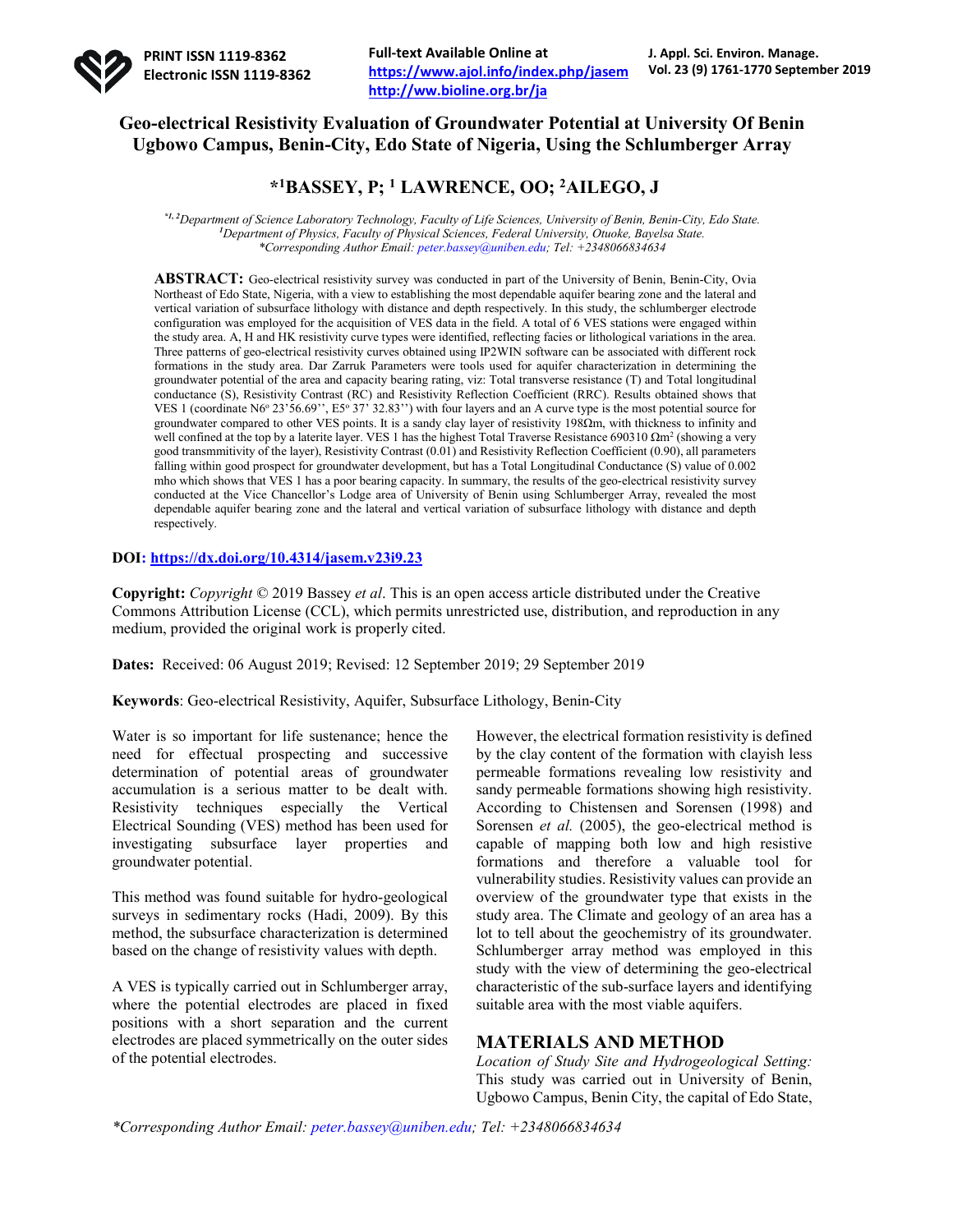Nigeria and is located in the south-south geopolitical zone of Nigeria; bounded by latitudes  $6^{\circ}06'$  N,  $6^{\circ}30'$ N and longitudes  $5^{\circ}$  30' E,  $5^{\circ}$  45' E and area of about 500 square kilometers.



**Fig. 1:** Map of the study area

Although transportation and petty trading is the major business in the city, other activities engaged include two brewing factories, a petroleum storage depot and oil pipeline, furniture factories, four small-scale pharmaceutical production factories, metal works, and colour photo laboratories. Benin City falls within the tropical equatorial zone dominated by dry season (November – March) and wet seasons (April – October). Short and Stauble (1967) had described the City as being underlain by sedimentary formation.

The formation is made up of top reddish clayey sand capping highly porous fresh water bearing loose pebby sands, and sandstone with local thin clays and shale interbeds which are considered to be of braided stream origin. Erah *et al.,* (2002) had reported that the sands, sandstones and clays vary in colour from reddish brown to pinkish yellow on weathered surfaces to white in the deeper fresh surfaces, and that limonitic coatings are responsible for the brown reddishyellowish colour.

They also reported that the formation is covered with loose brownish sand (quaternary drift) varying in thickness and is about 800 m thick; almost all of which is water bearing with water level varying from about 20 m to 52 m.

It is generally believed to be highly permeable, porous and prolific in water yield. Short and Stauble (1967) reported that the aquifer yields range from 28.4 m3 hr-1 at Iyanomo (south of the City), 125 m3 hr-1 at Uselu (central part) to 208 m3 hr-1 at Ogba (northern part) with a draw down ranging from 4.8 m at Iyanomo, 1.8 m at Uselu to 6.7 m at Ogba.



**Fig. 2:** Benin region geological formation (source: Akujieze, 2004)

*Method:* In this research work, the schlumberger array in electrical resistivity survey was adopted. The basic field equipment for this study is the ABEM terrameter which displays apparent resistivity values digitally as computed from ohms law. It is powered by a 12.5v D.C power source. Other accessories attached to the terrameter includes the booster, four metal electrodes, cables for current and potential electrodes, hammers, measuring tapes, walking talking or phones for very long spread.



**Fig 3**: Schlumberger Field Electrode Configuration.

Where "a" is the distance between the potential electrodes, L is the distance between current electrodes. Okwueze and Ezeanyim (1985), Zohdy (1988).

In this configuration, the four electrodes are positioned symmetrically along a straight line, the current electrodes on the outside and the potential electrodes on the inside. To change the depth range of the measurements, the current electrodes are displaced outwards while the potential electrodes in general are left at the same position. The resistance readings were used for computing the apparent resistivity using Schlumberger electrode configuration based on the following relationship: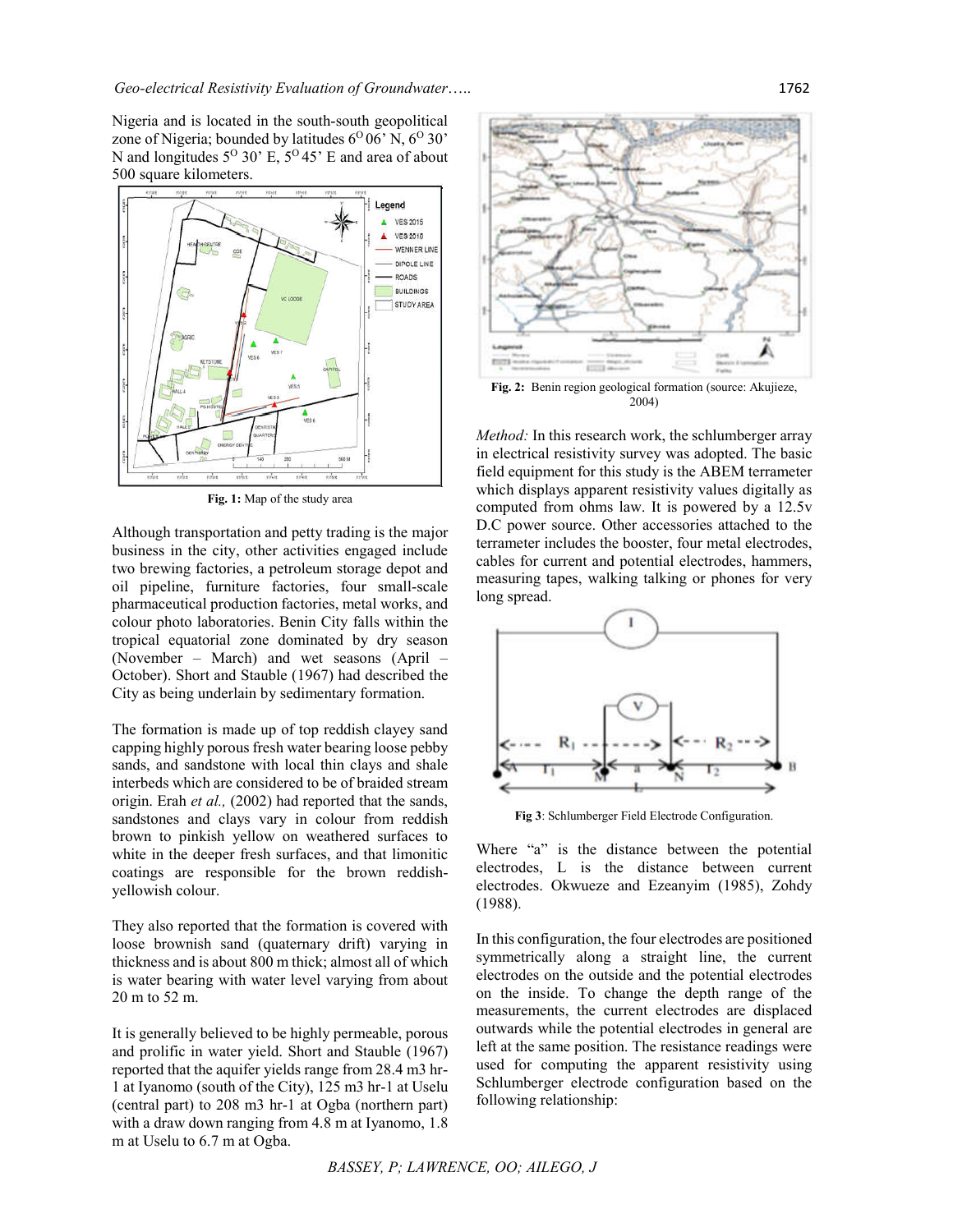Where,  $\rho$  is the apparent resistivity, V is the potential difference (volt, V) and *I* is the electric current (ampere, A).

$$
V = U_M - U_N = \frac{\rho l}{2\pi} \left[ \frac{1}{AM} - \frac{1}{BM} + \frac{1}{BN} - \frac{1}{AN} \right]
$$

Where,  $U_M$  and  $U_N$  = potentials at M and N,;  $AM =$ distance between electrodes *A* and *M*, etc.

These distances are always the actual distances between the respective electrodes, whether or not they lie on a line. The quantity inside the brackets is a function only of the various electrode spacing. The quantity is denoted 1/*K*, which allows rewriting the equation as:

$$
V = \frac{\rho l}{2\pi} \left[\frac{1}{K}\right],
$$

Where  $K = \text{array}$  geometric factor that depends on the arrangement of the four electrodes A, B, M and N. To obtain the resistivity, ρ:

$$
\rho = 2\pi K \frac{V}{l},
$$

The resistivity of the medium can be found from measured values of *V*, *I*, and *K*.

The above relationships holds provided that the current electrode spread AB/2 is equal to or greater than five times the potential electrode spread MN/2 with the depth of investigation as a function of electrode spacing. Based on the prevailing geologic condition during the survey, a maximum outer electrode spacing of 215m was made at the sounding station. When the ratio of the distance between the current electrodes to that between the potential electrodes becomes too large, the potential electrodes must also be displaced outwards otherwise the potential difference becomes too small to be measured with sufficient accuracy (koefoed, 1979). Measurements of current and potential electrode positions are marked such that

#### $AB/2 \geq MN/2$ ,

Where;  $AB/2$  = current electrode spacing;  $MN/2$  = potential electrode spacing.

The Vertical Electrical Sounding data are plotted and inverted using IPI2win software which creates a 1-D model from the sounding data. The geological interpretation was done using the representative values of resistivity while Strater 3 software was used to draw the 1D subsurface model for visualization. Dar Zarrouk parameters, longitudinal conductance and Transverse resistance of each geo-electric layer were

computed. The transmissivity of an aquifer is directly proportional to its transverse resistance (Ward, 1990). The longitudinal conductance is directly proportional to the conductivity of geologic material. The electrical reflection coefficient of each geo-electric boundary; longitudinal conductance and transverse resistance were computed using the formulas:

$$
RRC = [(\rho_n - \rho_{n-1}/\rho_n + \rho_{n-1})]
$$
  
\n
$$
RC = [(\rho_n/\rho_{n-1})]
$$
  
\n
$$
T = \sum h_i \rho_i = h_1 \rho_1 + h_2 \rho_2 + \cdots + h_n \rho_n (ohm - m^2)
$$
  
\n
$$
S = \sum h_i/\rho_i = h_1/\rho_1 + h_2/\rho_2 \ldots h_n/\rho_n (mho)
$$

Where:  $RRC =$  Resistivity reflection coefficient;  $RC =$ Resistivity contrast;  $T = Total transverse resistance$  $S = Total longitudinal conductance; \rho_n = Resistivity of$ the nth layer;  $\rho_{n-1}$  = Resistivity of the (n-1) th layer  $h_n$  = Thickness of the nth layer

### **RESULTAND DISCUSSION**

The Vertical Electrical Sounding data obtained for the geophysical survey carried out at part of the University of Benin are presented in Table 1. *Interpretation for VES 1 Data:* The results of the interpreted resistivity data for VES 1 present two layer curve (A). The computer interpretation of the observed curve resolved the penetrated rocks at the site into (4) geo-electric layers. The first layer resistivity value is 257Ωm with a depth of 0.5m is interpreted as laterite; the second layer resistivity value is 672Ωm with a depth of 10.8m is laterite. The third layer resistivity value is 18913Ωm with depth 36.1m is interpreted also as laterite, while the fourth layer resistivity value is  $198.0\Omega$ m with a depth to infinity. Finally, the water table is suspected to lie in the fourth layer.

*Interpretation for VES 2 Data:* The results of the interpreted resistivity data for VES 2 presented an (HK) shape type curve. The computer interpretation of the observed curve resolved the penetrated rocks at the site into (5) geo-electric layers. The first layer resistivity value is 570 $\Omega$ m with a depth of 1.56m is interpreted as Topsoil; the second layer resistivity value is 220Ωm with a depth of 3.86m is laterite.

The third layer resistivity value is  $2098\Omega$ m with depth 29.8.1m is interpreted as laterite, the fourth layer resistivity value is  $613.0\Omega$ m with a depth of 83.3m is interpreted as Dry Sand. The fifth layer resistivity value is  $22816Ωm$  with depth to infinity.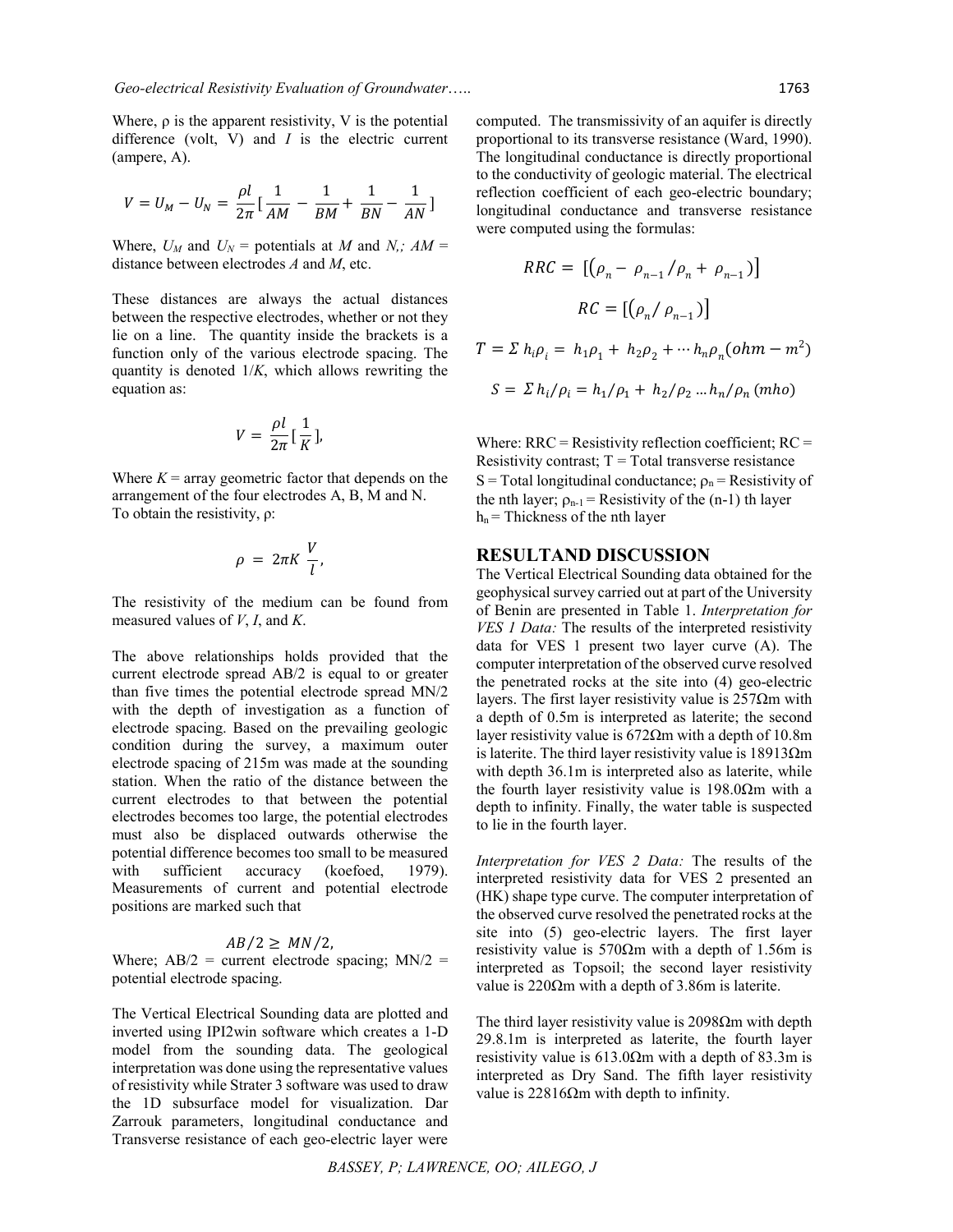|                         | Table 1: Vertical Electrical Sounding 1 data |                                                              |                |                     |                                   |                                   |          |  |  |  |  |
|-------------------------|----------------------------------------------|--------------------------------------------------------------|----------------|---------------------|-----------------------------------|-----------------------------------|----------|--|--|--|--|
| Location                | VC Lodge                                     | VES <sub>1</sub>                                             | Latitude       | $N6^{o}$ 23' 56.69" |                                   |                                   |          |  |  |  |  |
|                         |                                              |                                                              | Longitude      | $E5^{0}37'32.83''$  | <b>Observed</b>                   |                                   | Computed |  |  |  |  |
| S/N                     | $AB/2$ (m)                                   | $MN/2$ (m)                                                   | $R(\Omega)$    | K                   | $\varrho_{\rm a}(\Omega {\rm m})$ | $\varrho_{\rm a}(\Omega {\rm m})$ |          |  |  |  |  |
| $\mathbf{1}$            | 1.0                                          | 0.2                                                          | 45.8           | 7.54                | 345.33                            | 345.3                             |          |  |  |  |  |
|                         | 1.47                                         | 0.2                                                          | 24.7           | 16.66               | 411.5                             | 411.5                             |          |  |  |  |  |
| $\frac{2}{3}$           | 2.15                                         | 0.2                                                          | 13.67          | 35.99               | 491.98                            | 492                               |          |  |  |  |  |
| $\overline{\mathbf{4}}$ | 3.16                                         | 0.2                                                          | 7.38           | 73.12               | 539.63                            | 539.6                             |          |  |  |  |  |
| 5                       | 4.64                                         | 0.2                                                          | 3.62           | 168.80              | 611.06                            | 611.1                             |          |  |  |  |  |
| 6                       | 6.81                                         | 0.2                                                          | 2.15           | 363.17              | 780.82                            | 653.82                            |          |  |  |  |  |
| $\overline{7}$          | 10.0                                         | 2.0                                                          | 8.04           | 75.41               | 606.3                             | 721.73                            |          |  |  |  |  |
| $\,$ 8 $\,$             | 14.7                                         | 2.0                                                          | 4.63           | 166.60              | 771.36                            | 879.45                            |          |  |  |  |  |
| 9                       | 21.5                                         | 2.0                                                          | 2.59           | 359.96              | 932.3                             | 1126                              |          |  |  |  |  |
| 10                      | 31.6                                         | 2.0                                                          | 2.03           | 781.22              | 1585.88                           | 1586                              |          |  |  |  |  |
| 11                      | 46.4                                         | 2.0                                                          | 1.36           | 1688.01             | 2295.69                           | 2249                              |          |  |  |  |  |
| 12                      | 68.1                                         | 2.0                                                          | 0.965          | 3639.70             | 3512.31                           | 2936                              |          |  |  |  |  |
| 13                      | 100                                          | 20                                                           | 5.71           | 754                 | 4305.34                           | 3474                              |          |  |  |  |  |
| 14                      | 147                                          | 20                                                           | 2.32           | 1665.97             | 3865.05                           | 3865                              |          |  |  |  |  |
| 15                      | 215                                          | 20                                                           | 0.78           | 3599.55             | 2807.65                           | 3722                              |          |  |  |  |  |
|                         |                                              | Table 2: showing sub-surface characteristics of VES 1 points |                |                     |                                   |                                   |          |  |  |  |  |
|                         | Layer                                        | <b>VES 1:</b>                                                | Depth to       | <b>Thickness</b>    | <b>Inferred</b>                   | <b>Remarks</b>                    |          |  |  |  |  |
|                         |                                              | Resistivity( $\Omega$ m)                                     | Top(m)         | (m)                 | Lithology                         |                                   |          |  |  |  |  |
|                         | $\overline{1}$                               | 257                                                          | 8.5            | 0.5                 | Lateritic                         |                                   |          |  |  |  |  |
|                         |                                              |                                                              |                |                     | (weathered)                       |                                   |          |  |  |  |  |
|                         | $\overline{c}$                               | 672                                                          | 11.3           | 10.8                | Laterite                          |                                   |          |  |  |  |  |
|                         |                                              |                                                              |                |                     | (weathered)                       |                                   |          |  |  |  |  |
|                         | 3                                            | 18913                                                        | 47.4           | 36.1                | Laterite                          |                                   |          |  |  |  |  |
|                         | $\overline{4}$                               | 198                                                          | $\overline{a}$ |                     | Sandy clay                        | Potential                         |          |  |  |  |  |



**Fig. 4**: Vertical Electrical Sounding data 1 Curve and model



**Fig. 5**: Lithology of VES 1 interpretation



**Fig. 6: VES 2 Model and Curve** 



**Fig. 7**: Lithology of VES 2 interpretation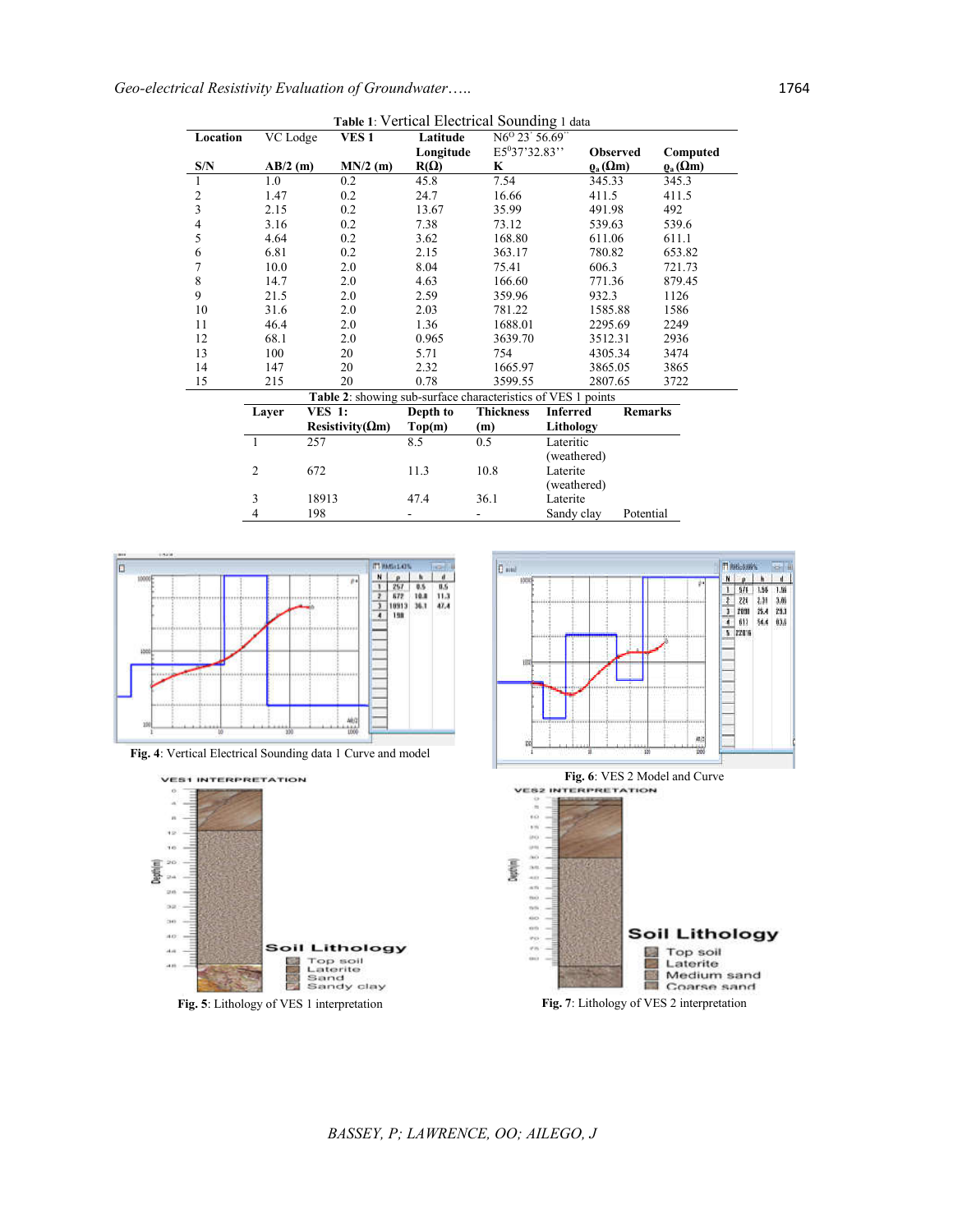

**Fig. 9:** Lithology of Vertical Electrical Sounding 3 interpretation

*Interpretation for VES 2 Data:* The results of the interpreted resistivity data for VES 2 presented an (HK) shape type curve. The computer interpretation of the observed curve resolved the penetrated rocks at the site into (5) geo-electric layers. The first layer resistivity value is 570Ωm with a depth of 1.56m is interpreted as Topsoil; the second layer resistivity value is 220Ωm with a depth of 3.86m is laterite. The third layer resistivity value is 2098Ωm with depth 29.8.1m is interpreted as laterite, the fourth layer resistivity value is  $613.0\Omega$ m with a depth of 83.3m is interpreted as Dry Sand. The fifth layer resistivity value is 22816Ωm with depth to infinity.

*Interpretation For VES 3 Data***:** The results of the interpreted resistivity data for VES 3 presented an (A) shape type curve. The computer interpretation of the observed curve resolved the penetrated rocks at the site into (3) geo-electric layers. The first layer resistivity value is  $1028\Omega$ m with a depth of 0.5m is interpreted as Topsoil; the second layer resistivity value is 1604Ωm with a depth of 15m is laterite. The third layer resistivity value is  $7127\Omega m$  with depth to infinity is interpreted as laterite, This VES point shows no striking potential for underground water potential

|  |  |  | Table 3: Vertical Electrical Sounding 2 data |  |
|--|--|--|----------------------------------------------|--|
|--|--|--|----------------------------------------------|--|

| Location | VC Lodge Area | VES <sub>2</sub> | Latitude    | כ<br>N6 <sup>o</sup> 24' 4.87" | <b>Observed</b>    | Computed                          |
|----------|---------------|------------------|-------------|--------------------------------|--------------------|-----------------------------------|
| S/N      | AB/2(m)       | $MN/2$ (m)       | Longitude   | $E5^{0}37'35.21''$             | $\rho_a(\Omega m)$ | $\varrho_{\rm a}(\Omega {\rm m})$ |
|          |               |                  | $R(\Omega)$ | K                              |                    |                                   |
|          | 1.0           | 0.2              | 64.8        | 7.54                           | 488.59             | 467.23                            |
| 2        | 1.47          | 0.2              | 32.4        | 16.66                          | 539.78             | 458                               |
| 3        | 2.15          | 0.2              | 12.82       | 35.99                          | 461.39             | 419                               |
| 4        | 3.16          | 0.2              | 6.22        | 73.12                          | 454.81             | 372                               |
| 5        | 4.64          | 0.2              | 2.12        | 168.80                         | 357.86             | 343                               |
| 6        | 6.81          | 0.2              | 1.225       | 363.17                         | 444.88             | 383                               |
|          | 10.0          | 2.0              | 8.75        | 75.41                          | 659.84             | 495.7                             |
| 8        | 14.7          | 2.0              | 3.82        | 166.60                         | 636.41             | 636                               |
| 9        | 21.5          | 2.0              | 2.15        | 359.96                         | 773.91             | 788                               |
| 10       | 31.6          | 2.0              | 1.35        | 781.22                         | 1054.65            | 961.2                             |
| 11       | 46.4          | 2.0              | 0.81        | 1688.01                        | 1367.29            | 1061                              |
| 12       | 68.1          | 2.0              | 0.420       | 3639.70                        | 1528.67            | 1115                              |
| 13       | 100           | 20               | 1.27        | 754                            | 957.58             | 1051                              |
| 14       | 147           | 20               | 0.77        | 1665.97                        | 1282.8             | 1195                              |
| 15       | 215           | 20               | 0.546       | 3599.55                        | 1965.35            | 1456                              |
| 16       | 215           | 20               | 0.485       | 3599.55                        | 1745.78            | 1746                              |

|       | <b>Table 4:</b> showing sub-surface characteristics of VES 2 points |                    |                         |                           |                                                                                                                                                        |  |  |  |  |  |
|-------|---------------------------------------------------------------------|--------------------|-------------------------|---------------------------|--------------------------------------------------------------------------------------------------------------------------------------------------------|--|--|--|--|--|
| Laver | <b>Resistivity</b><br>$(\Omega_m)$                                  | Depth to<br>Top(m) | <b>Thickness</b><br>(m) | <b>Infer</b><br>Lithology | <b>Remarks</b>                                                                                                                                         |  |  |  |  |  |
|       | 578                                                                 | 1.56               | 1.56                    | Top soil                  |                                                                                                                                                        |  |  |  |  |  |
|       | 220                                                                 | 3.86               | 2.31                    | Laterite                  | Weathered                                                                                                                                              |  |  |  |  |  |
|       | 2098                                                                | 29.3               | 25.4                    | Laterite                  | Lower part of the laterite probably have<br>resistivity equivalent to the fine sand just overlain<br>it, for such a high geo-electric layer thickness. |  |  |  |  |  |
| 4     | 613<br>22816                                                        | 83.6               | 54.4                    | Sand<br>Laterite          | Dry Sand                                                                                                                                               |  |  |  |  |  |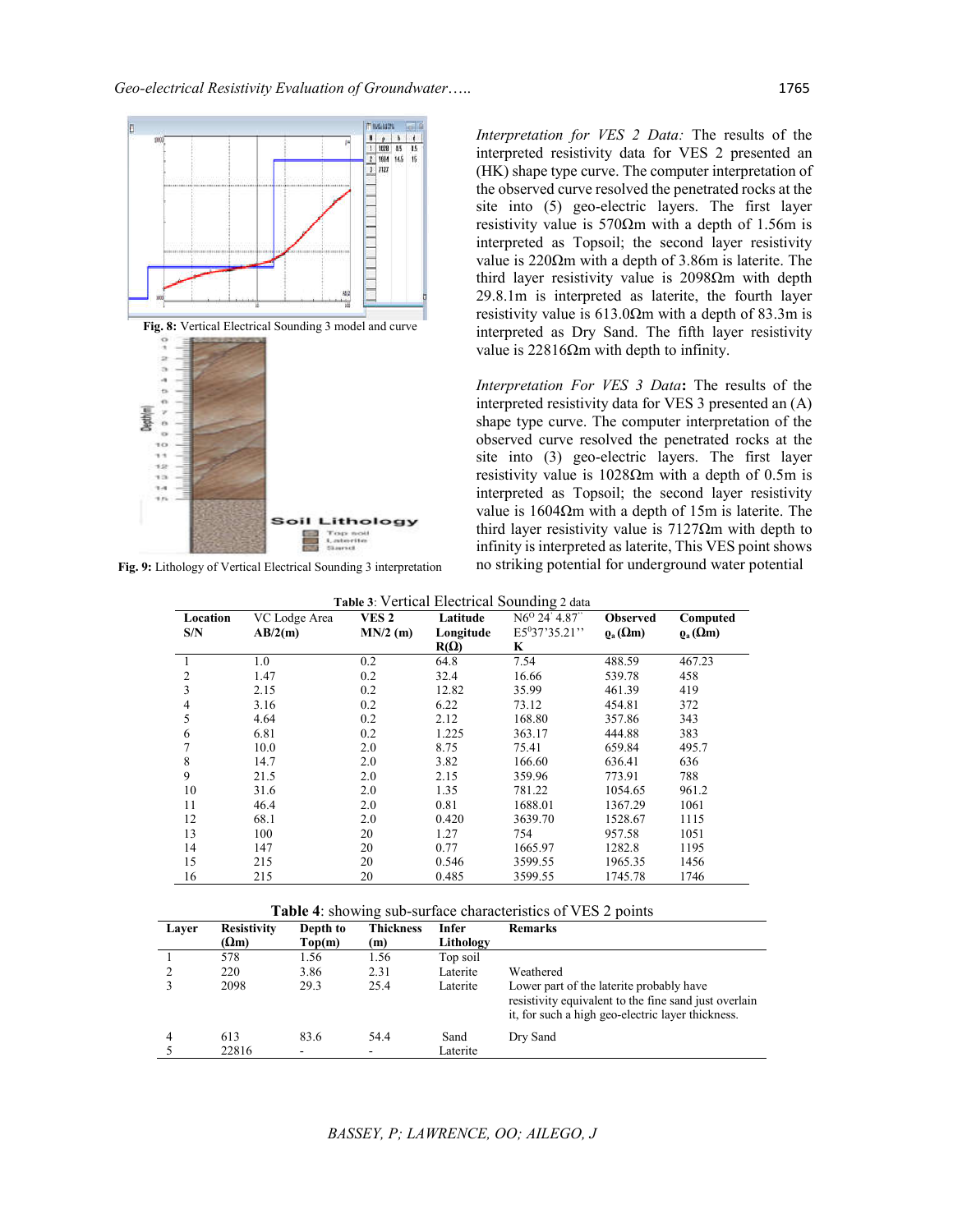| Location       | VC Lodge | VES <sub>3</sub> | Latitude    |         |                                   |                                   |
|----------------|----------|------------------|-------------|---------|-----------------------------------|-----------------------------------|
|                | Area     |                  | Longitude   |         | <b>Observed</b>                   | Computed                          |
| S/N            | AB/2(m)  | $MN/2$ (m)       | $R(\Omega)$ | K       | $\varrho_{\rm a}(\Omega {\rm m})$ | $\varrho_{\rm a}(\Omega {\rm m})$ |
| 1              | 1.0      | 0.2              | 157         | 7.54    | 1183.78                           | 1184                              |
| $\overline{2}$ | 1.47     | 0.2              | 79.1        | 16.66   | 1317.81                           | 1318                              |
| 3              | 2.15     | 0.2              | 39.1        | 35.99   | 1407.21                           | 1407                              |
| $\overline{4}$ | 3.16     | 0.2              | 20.6        | 73.12   | 1506.27                           | 1506                              |
| 5              | 4.64     | 0.2              | 9.46        | 168.80  | 1596.85                           | 1525                              |
| 6              | 6.81     | 0.2              | 4.50        | 363.17  | 1634.27                           | 1597                              |
| 7              | 10.0     | 0.2              | 2.13        | 785.19  | 1672.45                           | 1672                              |
| 8              | 14.7     | 2.0              | 10.20       | 166.60  | 1699.32                           | 1764                              |
| 9              | 21.5     | 2.0              | 4.37        | 359.96  | 1573.03                           | 2026                              |
| 10             | 31.6     | 2.0              | 4.54        | 781.22  | 3546.74                           | 2552                              |
| 11             | 46.4     | 2.0              | 1.59        | 1688.01 | 2683.94                           | 3152                              |
| 12             | 68.1     | 2.0              | 1.18        | 3639.70 | 4294.85                           | 3997                              |
| 13             | 100      | 2.0              | 0.58        | 7851    | 4553.58                           | 4678                              |

**Table 5**: Vertical Electrical Sounding 3 data

|  |             | Table 6: showing sub-surface characteristics of Vertical Electrical Sounding 3 point |  |  |
|--|-------------|--------------------------------------------------------------------------------------|--|--|
|  | <b>VEC2</b> |                                                                                      |  |  |

| Laver | VES5<br><b>Resistivity</b><br>(Ωm) | Depth to<br>Top(m) | <b>Thickness</b><br>(m) | Infer<br>Lithology | <b>Remarks</b> |
|-------|------------------------------------|--------------------|-------------------------|--------------------|----------------|
|       | 1028                               | 0.5                | 0.5                     | Topsoil            | Sandy          |
|       | 1604                               |                    | 14.5                    | Laterite           |                |
|       | 7127                               | -                  | -                       | Laterite           |                |

| <b>Table 7:</b> Vertical Electrical Sounding 4 data |                       |                  |             |                    |                                  |                               |  |  |  |
|-----------------------------------------------------|-----------------------|------------------|-------------|--------------------|----------------------------------|-------------------------------|--|--|--|
| Location                                            | VC Lodge<br>(Capitol) | VES <sub>4</sub> | Latitude    | $N6^{O}$ 23' 51.2" |                                  |                               |  |  |  |
|                                                     |                       |                  | Longitude   | $E5^{0}37'$ :45.3" | <b>Observed</b>                  | Computed                      |  |  |  |
| S/N                                                 | AB/2(m)               | $MN/2$ (m)       | $R(\Omega)$ | K                  | $\overline{\varrho_a(\Omega m)}$ | $\overline{\rho_a(\Omega m)}$ |  |  |  |
| 1                                                   | 1.0                   | 0.2              | 146.5       | 7.54               | 1104.61                          | 1195                          |  |  |  |
| 2                                                   | 1.47                  | 0.2              | 82.9        | 16.66              | 1381.11                          | 1381                          |  |  |  |
| 3                                                   | 2.15                  | 0.2              | 44.7        | 35.99              | 1608.75                          | 1609                          |  |  |  |
| 4                                                   | 3.16                  | 0.2              | 25.1        | 73.12              | 1835.31                          | 1655                          |  |  |  |
| 5                                                   | 4.64                  | 0.2              | 12.52       | 168.80             | 2113.38                          | 1827                          |  |  |  |
| 6                                                   | 6.81                  | 0.2              | 5.76        | 363.17             | 2091.86                          | 1864                          |  |  |  |
| 7                                                   | 10.0                  | 0.2              | 2.02        | 785.19             | 1586.08                          | 1864                          |  |  |  |
| 8                                                   | 14.7                  | 0.2              | 1.06        | 1697               | 1798.82                          | 2017                          |  |  |  |
| 9                                                   | 21.5                  | 1.0              | 2.77        | 726                | 2011.02                          | 2162                          |  |  |  |
| 10                                                  | 31.6                  | 1.0              | 1.60        | 1569               | 2510.4                           | 2510                          |  |  |  |
| 11                                                  | 46.4                  | 1.0              | 1.04        | 3382               | 3517.28                          | 3241                          |  |  |  |
| 12                                                  | 68.1                  | 2.0              | 1.26        | 3639               | 4585.14                          | 4585                          |  |  |  |
| 13                                                  | 100                   | 2.0              | 0.30        | 7851               | 2355.3                           | 6410                          |  |  |  |
| 14                                                  | 147                   | 2.0              | 2.65        | 16969              | 44967.85                         | 9708                          |  |  |  |



.



*BASSEY, P; LAWRENCE, OO; AILEGO, J*

**Fig. 10**: Vertical Electrical Sounding 4 curve and mode **Fig 11:** Lithology of Vertical Electrical Sounding <sup>4</sup> interpretation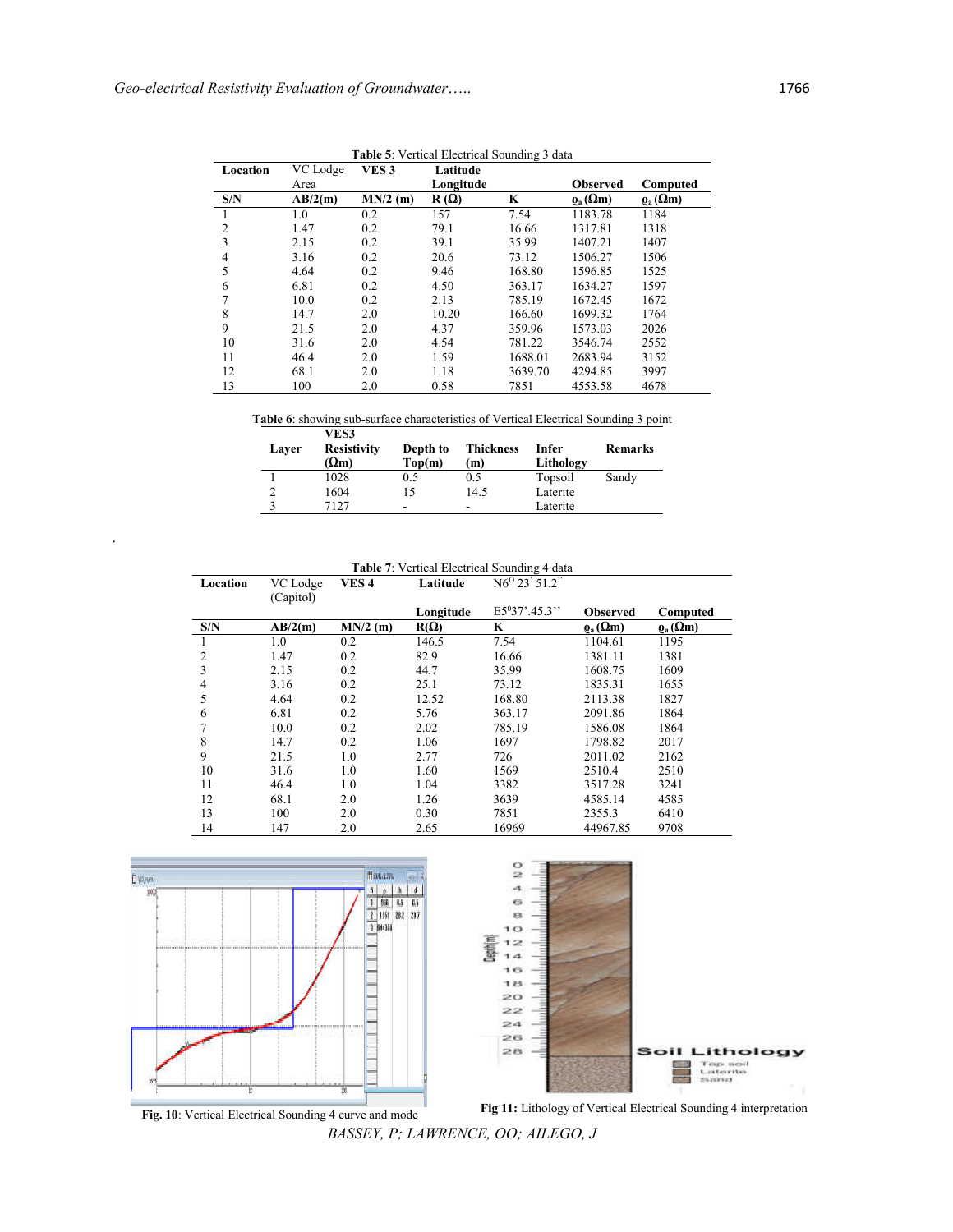

**Fig. 12:** VES 5 model and curve



3 644380 - Laterite

**Fig. 13:** Lithology of VES 5 interpretation

*Interpretation for VES 4 Data***:** The results of the interpreted resistivity data for VES 4 presented an (A) shape type curve. The computer interpretation of the observed curve resolved the penetrated rocks at the site into (3) geo-electric layers. The first layer resistivity value is  $956Ωm$  with a depth of 0.5m is interpreted as Topsoil; the second layer resistivity value is 1950Ωm with a depth of 28.7m is laterite. The third layer resistivity value is  $644380\Omega$ m with depth to infinity is interpreted as laterite, This VES point shows no striking potential for underground water.

*Interpretation for VES 5 Data:* The results of the interpreted resistivity data for VES 5 presented a (K) shape type curve. The computer interpretation of the observed curve resolved the penetrated rocks at the site into (3) geo-electric layers. The first layer resistivity value is  $1457\Omega$ m with a depth of 2.68m is interpreted as Laterite; the second layer resistivity value is 6227Ωm with a depth of 86.5m is laterite. The third layer resistivity value is  $260585\Omega$ m with depth to infinity is interpreted as laterite, This VES point shows no striking potential for underground water.

**Table 8**: showing sub-surface characteristics of Vertical Electrical Sounding 4 point

| Laver | <b>Resistivity</b> | Depth to | <b>Thickness</b> | Infer     | <b>Remarks</b>                                                                                                          |
|-------|--------------------|----------|------------------|-----------|-------------------------------------------------------------------------------------------------------------------------|
|       | $(\Omega_m)$       | Top(m)   | m)               | Lithology |                                                                                                                         |
|       | 956                | 0.5      | 0.5              | Top soil  | Dry sand                                                                                                                |
|       | 1950               | 28.7     | 28.2             | Laterite  | The sediment just underlain it may have<br>equivalent resistivity with it for such<br>high geo-electric layer thickness |

|          | Table 9: Vertical Electrical Sounding 5 data |                  |             |                                             |                                   |                                            |  |  |  |  |
|----------|----------------------------------------------|------------------|-------------|---------------------------------------------|-----------------------------------|--------------------------------------------|--|--|--|--|
| Location | VC Lodge                                     | VES <sub>5</sub> | Latitude    | $\overline{\text{N6}}^{\text{o}}$ 23' 52.9" |                                   |                                            |  |  |  |  |
|          |                                              |                  | Longitude   | $E5^{0}37'44.5''$                           | <b>Observed</b>                   | Computed                                   |  |  |  |  |
| S/N      | AB/2(m)                                      | $MN/2$ (m)       | $R(\Omega)$ | K                                           | $\varrho_{\rm a}(\Omega {\rm m})$ | $\mathbf{\underline{\varrho}}_a(\Omega m)$ |  |  |  |  |
|          | 1.0                                          | 0.2              | 159.7       | 7.54                                        | 1204.14                           | 1470                                       |  |  |  |  |
| 2        | 1.47                                         | 0.2              | 77.3        | 16.66                                       | 1287.82                           | 1514                                       |  |  |  |  |
| 3        | 2.15                                         | 0.2              | 55.5        | 35.99                                       | 1997.45                           | 1545                                       |  |  |  |  |
| 4        | 3.16                                         | 0.2              | 29.1        | 73.12                                       | 2127.79                           | 1705                                       |  |  |  |  |
| 5        | 4.64                                         | 0.2              | 12.93       | 168.80                                      | 2182.58                           | 2057                                       |  |  |  |  |
| 6        | 6.81                                         | 0.2              | 7.06        | 363.17                                      | 2563.98                           | 2564                                       |  |  |  |  |
| 7        | 10.0                                         | 0.2              | 2.94        | 785.19                                      | 2308.46                           | 3210                                       |  |  |  |  |
| 8        | 14.7                                         | 0.2              | 1.61        | 1697                                        | 2732.17                           | 3911                                       |  |  |  |  |
| 9        | 21.5                                         | 0.2              | 2.24        | 3631                                        | 8133.44                           | 4626                                       |  |  |  |  |
| 10       | 31.6                                         | 1.0              | 2.54        | 1569                                        | 3985.26                           | 5107                                       |  |  |  |  |
| 11       | 46.4                                         | 1.0              | 2.34        | 3382                                        | 7913.88                           | 5750                                       |  |  |  |  |
| 12       | 68.1                                         | 1.0              | 1.16        | 7285                                        | 8450.6                            | 6285                                       |  |  |  |  |
| 13       | 100                                          | 2.0              | 0.47        | 7851                                        | 3689.97                           | 7508                                       |  |  |  |  |
| 14       | 147                                          | 2.0              | 0.46        | 16969                                       | 7805.74                           | 9424                                       |  |  |  |  |
| 15       | 215                                          | 2.0              | 0.87        | 36303                                       | 31583.61                          | 13319                                      |  |  |  |  |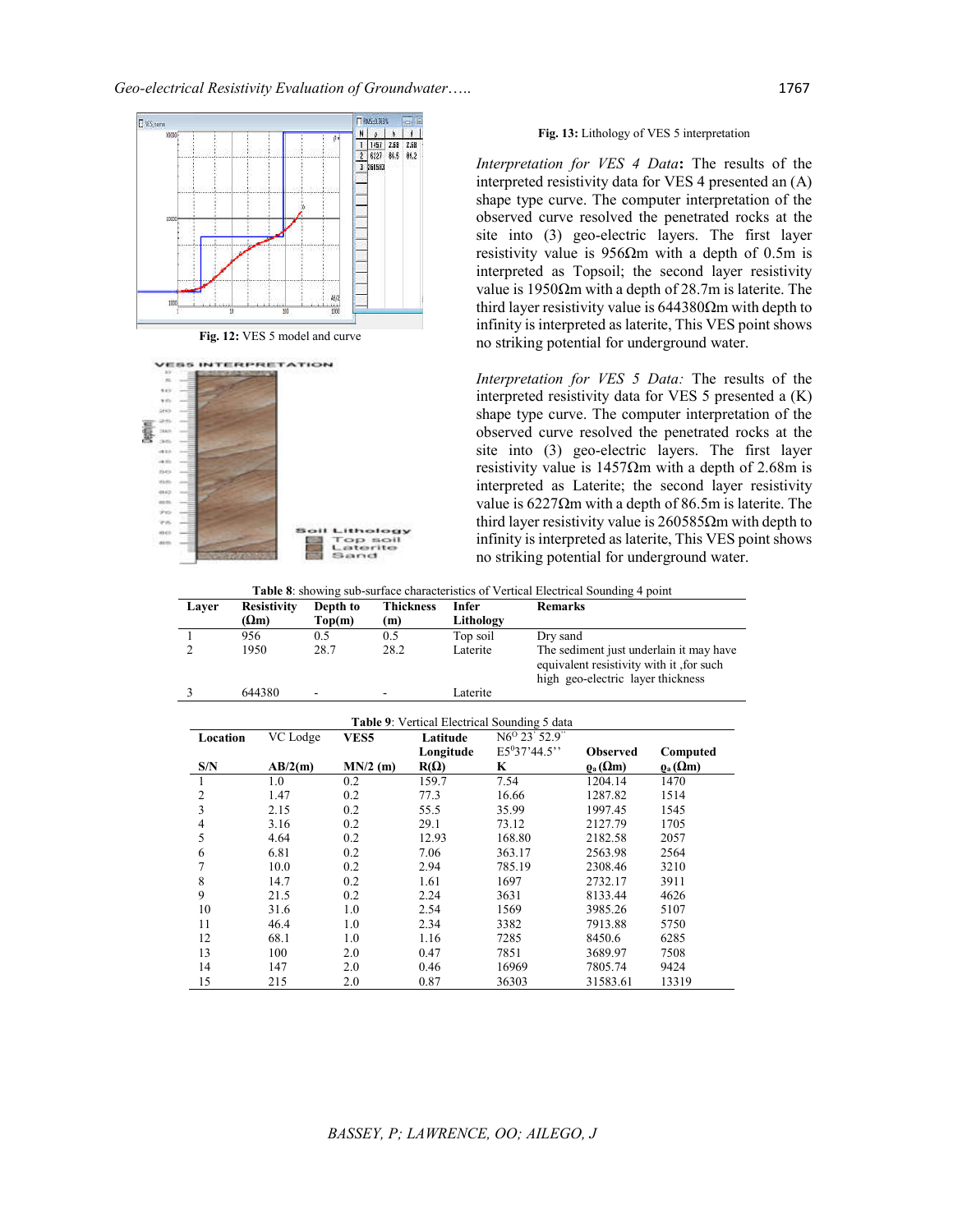|          |                |                                    |                    | Table 10: showing sub-surface characteristics of VES 5 point |                           |                                    |                                                                          |                                                     |                             |
|----------|----------------|------------------------------------|--------------------|--------------------------------------------------------------|---------------------------|------------------------------------|--------------------------------------------------------------------------|-----------------------------------------------------|-----------------------------|
|          |                | VES <sub>5</sub>                   |                    |                                                              |                           |                                    |                                                                          |                                                     |                             |
|          | Layer          | <b>Resistivity</b><br>$(\Omega m)$ | Depth to<br>Top(m) | <b>Thickness</b><br>(m)                                      | <b>Infer</b><br>Lithology |                                    | <b>Remarks</b>                                                           |                                                     |                             |
|          | -1             | 1457                               | 2.68               | 2.68                                                         | Laterite                  |                                    | Dry sand                                                                 |                                                     |                             |
|          | $\overline{c}$ | 6227                               | 89.2               | 86.5                                                         | Laterite                  |                                    | The sediment just<br>underlain it may<br>geo-electric layer<br>thickness | equivalent resistivity<br>with it , for such a high |                             |
|          | $\overline{3}$ | 260583                             |                    |                                                              | Laterite                  |                                    |                                                                          |                                                     |                             |
|          |                |                                    |                    | Table 11: VES 6 data                                         |                           |                                    |                                                                          |                                                     |                             |
| Location |                | Beside Keptonic Hostel             | VES <sub>6</sub>   | Latitude                                                     |                           | $\overline{N6^{\rm o} 24}$ ' 00.8" |                                                                          |                                                     |                             |
|          |                |                                    |                    | Longitude                                                    |                           | $E5^{0}37'36.9"$                   |                                                                          | <b>Observed</b>                                     | Computed                    |
| S/N      | AB/2(m)        |                                    | $MN/2$ (m)         | $R(\Omega)$                                                  |                           | K                                  |                                                                          | $\varrho_{\rm a}(\Omega m)$                         | $\varrho_{\rm a}(\Omega m)$ |
| 1        | 1.0            |                                    | 0.2                | 63.3                                                         |                           | 7.54                               |                                                                          | 477.28                                              | 477.3                       |
| 2        | 1.47           |                                    | 0.2                | 32.5                                                         |                           | 16.66                              |                                                                          | 541.45                                              | 509.42                      |
| 3        | 2.15           |                                    | 0.2                | 15.42                                                        |                           | 35.99                              |                                                                          | 554.97                                              | 555                         |
| 4        | 3.16           |                                    | 0.2                | 8.01                                                         |                           | 73.12                              |                                                                          | 585.69                                              | 613.6                       |
| 5        | 4.64           |                                    | 0.2                | 4.50                                                         |                           | 168.80                             |                                                                          | 759.6                                               | 759.6                       |
| 6        | 6.81           |                                    | 0.2                | 2.56                                                         |                           | 363.17                             |                                                                          | 929.72                                              | 869.76                      |
| 7        | 10.0           |                                    | 0.2                | 1.20                                                         |                           | 785.19                             |                                                                          | 942.23                                              | 942.2                       |
| 8        | 14.7           |                                    | 1.0                | 3.95                                                         |                           | 338                                |                                                                          | 1335.1                                              | 1335                        |
| 9        | 21.5           |                                    | 1.0                | 1.84                                                         |                           | 726                                |                                                                          | 1335.84                                             | 1645                        |
| 10       | 31.6           |                                    | 1.0                | 0.83                                                         |                           | 1569                               |                                                                          | 1302.27                                             | 2353                        |
| 11       | 46.4           |                                    | 1.0                | 0.78                                                         |                           | 3382                               |                                                                          | 2637.96                                             | 3695                        |
| 12       | 68.1           |                                    | 2.0                | 0.63                                                         |                           | 3639                               |                                                                          | 2292.57                                             | 5275                        |
| 13       | 100            |                                    | 2.0                | 0.60                                                         |                           | 7851                               |                                                                          | 4710.6                                              | 7558                        |
| 14       | 147            |                                    | 2.0                | 7.28                                                         |                           | 16969                              |                                                                          | 123534.3                                            | 11503                       |
| 15       | 215            |                                    | 2.0                | 0.40                                                         |                           | 36303                              |                                                                          | 14521.2                                             | 16298                       |

*Interpretation for VES 6 Data***:** The results of the interpreted resistivity data for VES 6 presented a (A) shape type curve. The computer interpretation of the observed curve resolved the penetrated rocks at the site into (3) geo-electric layers. The first layer resistivity value is 465Ωm with a depth of 1.36m is interpreted as Laterite; the second layer resistivity value is 995Ωm with a depth of 11.3m is Sand (Dry Sand). The third layer resistivity value is 410502Ωm with depth to infinity is interpreted as laterite, This VES point shows no striking potential for underground water.

L





**Table 12**: showing sub-surface characteristics of VES 6 point

|       | <b>Table 12.</b> Showing Sub-Surface characteristics of v ES 0 point |          |                  |           |                |  |  |  |  |  |
|-------|----------------------------------------------------------------------|----------|------------------|-----------|----------------|--|--|--|--|--|
|       | VES 6                                                                |          |                  |           |                |  |  |  |  |  |
| Laver | <b>Resistivity</b>                                                   | Depth to | <b>Thickness</b> | Infer     | <b>Remarks</b> |  |  |  |  |  |
|       | $(\Omega_m)$                                                         | Top(m)   | (m)              | Lithology |                |  |  |  |  |  |
|       | 465                                                                  | 1.36     | 1.36             | Laterite  | Weathered      |  |  |  |  |  |
|       | 995                                                                  | 11.3     | 9.95             | Sand      | Drv            |  |  |  |  |  |
|       | 410502                                                               |          | -                | Laterite  | Unsaturated    |  |  |  |  |  |

*BASSEY, P; LAWRENCE, OO; AILEGO, J*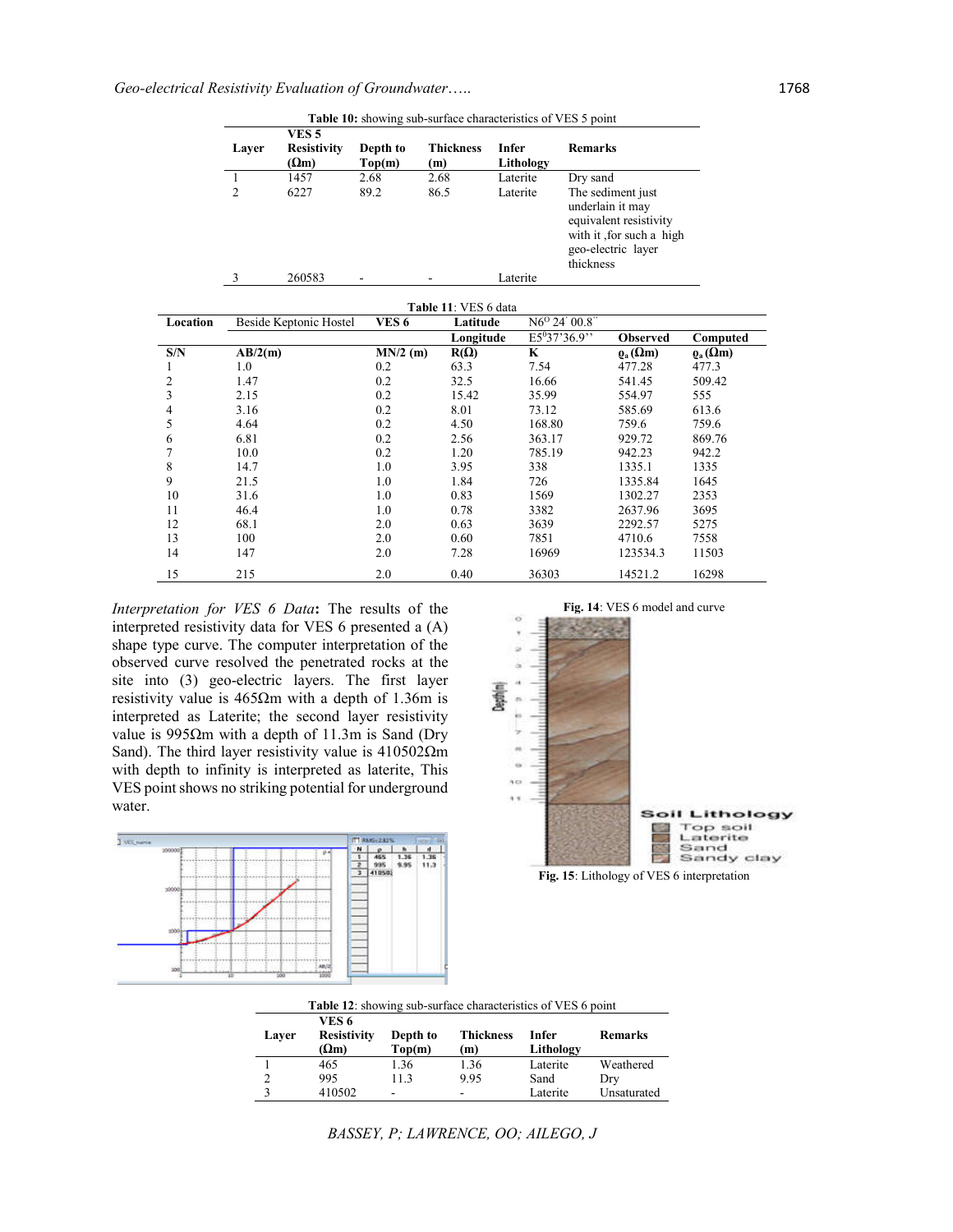| <b>VES</b>      |            | o<br>S(mho) | Resistivity/Lithol | H(m)        | S (capacity | <b>RRC</b> | RC   | Curve     |
|-----------------|------------|-------------|--------------------|-------------|-------------|------------|------|-----------|
| <b>Stations</b> | $(Ohm-m2)$ |             | ogy of Potential   | (thickness) | rating)     |            |      | type      |
|                 |            |             | lavers             |             |             |            |      |           |
|                 |            |             | (Ohm-m)            |             |             |            |      |           |
|                 | 690310     | 0.002       | 198/layer 4-       | Infinity    | Poor        | 0.90       | 0.01 | A         |
|                 |            |             | Sandclay           |             |             |            |      |           |
|                 | 88046      | 0.11        | 613/layer4-Sand    | 54.4        | Poor        | 0.80       | 9.5  | <b>HK</b> |
|                 | 23742      | 0.01        | No potential       |             | Poor        | 0.60       | 4.4  | A         |
|                 | 63116      | 0.01        | No potential       |             | Poor        | 0.30       | 2.0  | A         |
|                 | 542540     | 0.01        | No potential       |             | Poor        | 0.62       | 4.27 | K         |
|                 | 731        | 0.01        | 995/layer2-Sand    | 9.95        | Poor        | $-0.95$    | 0.02 | A         |

Table 13: Summary of table showing Dar Zarrouk Parameters of the Geo-electric Layers, RRC, RC, Thickness and Curve types

|  |  |  | Table 14: Aquifer Capacity Rating |  |
|--|--|--|-----------------------------------|--|
|--|--|--|-----------------------------------|--|

| <b>Total Longitudinal</b> | Aquifer   |  |
|---------------------------|-----------|--|
| Conductance               | Capacity  |  |
| Longitudinal              | rating    |  |
| CT(mho)                   |           |  |
| >10                       | Excellent |  |
| $5-10$                    | Very good |  |
| $0.7 - 4.9$               | Good      |  |
| $0.2 - 0.69$              | Moderate  |  |
| $0.1 - 0.19$              | Weak      |  |
| < 0.1                     | Poor      |  |

| <b>Table 15:</b> showing curve types of VES points |            |                                    |  |  |  |  |
|----------------------------------------------------|------------|------------------------------------|--|--|--|--|
| <b>CURVE TYPES</b>                                 |            |                                    |  |  |  |  |
| VES <sub>1</sub>                                   | $A - type$ | $\sigma$ 1< $\sigma$ 2< $\sigma$ 3 |  |  |  |  |
| VES <sub>2</sub>                                   | $HK$ -type | σ1>σ2<σ3>σ4                        |  |  |  |  |
| VES <sub>3</sub>                                   | A-type     | $\sigma$ 1< $\sigma$ 2< $\sigma$ 3 |  |  |  |  |
| VES <sub>4</sub>                                   | $A$ –type  | $\sigma$ 1< $\sigma$ 2< $\sigma$ 3 |  |  |  |  |
| VES <sub>5</sub>                                   | K-type     | $\sigma$ 1< $\sigma$ 2> $\sigma$ 3 |  |  |  |  |
| VES <sub>6</sub>                                   | $A$ –type  | σ1 < σ2 < σ3                       |  |  |  |  |

*Conclusion:* Results obtained from this survey using Schlumberger Array, revealed the most dependable aquifer bearing zone and the lateral and vertical variation of subsurface lithology with distance and depth respectively. Results also revealed that the surveyed region has a subsurface generally characterized by laterite, which does not favor factors which will evolve a high yielding aquifer. Finally, Schlumberger array is recommended to probe for availability of groundwater compared to other methods because it gives a better vertical sounding and deeper depth probe.

*Acknowledgment:* The author wish to acknowledge Dr. S. A. Salami of Geology Department, University of Benin, for his immense contribution of assistance with some equipment and relevant guide that ensured a successful geophysical survey

### **REFERENCES**

- Akujieze, CN (2004). Effect of Anthropogenic Activities on Urban Groundwater System and Aquifer Vulnerability Assessment in Benin City, Edo State Nigeria. Ph.D. Thesis, University of Benin, Benin City, Nigeria.
- Christensen, NB; Sorensen, KI (1998). Surface and Borehole Electric and Magnetic Methods for

Hydrogeological Investigations. *European Journal of Environmental and Engineering Geophysics*. 3: 75-90.

- El-Arabi, HS (2008). Electrical Prospecting Methods. Department of Geology, Faculty of Science, Suez Canal University. University Publishing. Pp 64 – 66.
- Erah, PO; Akujieze, CN; Oteze, GE (2002). The Quality of Groundwater in Benin City: A baseline study on inorganic chemicals and microbial contaminants of health importance in boreholes and open wells. *Tropical Journal of Pharmaceutical Research*; 1 (2): 75-82.
- Ghosh, DP (1971). The Application of Linear Filter Theory to the Direct Interpretation of Geoelectrical Resistivity Sounding Measurements. Paper read at the 32nd Meeting of the European Association of Exploration Geophysicists at Edinburgh, May 1970.
- Hadi, TN (2009). Geoelectric Investigation of the Aquifer Characteristics and Groundwater Potential in Behbahan Azad University Farm, Khuzestan Province, Iran. *Journal of Applied Sciences*. 9 (20): 3691 – 3698
- IPI2WIN software. Moscow State University, Version 3.0; 2003.
- Koefoed, O (1979). Geosounding Principles 1: Resistivity Sounding Measurements. *Elsevier Science Publishing Company*, Amsterdam.
- Okwueze EE, Ezeanyim VI (1985). The Vertical Electrical Sounding (VES). method in Laterite regions and in iron rich glaciated areas. *J. mining geol.,* 22(1-2): 193- 198.
- Short, K; Stauble, AJ (1967). Outline of the geology of Niger Delta. Am Assoc Petroleum Geologists Bull 1967; 51: 761-79.